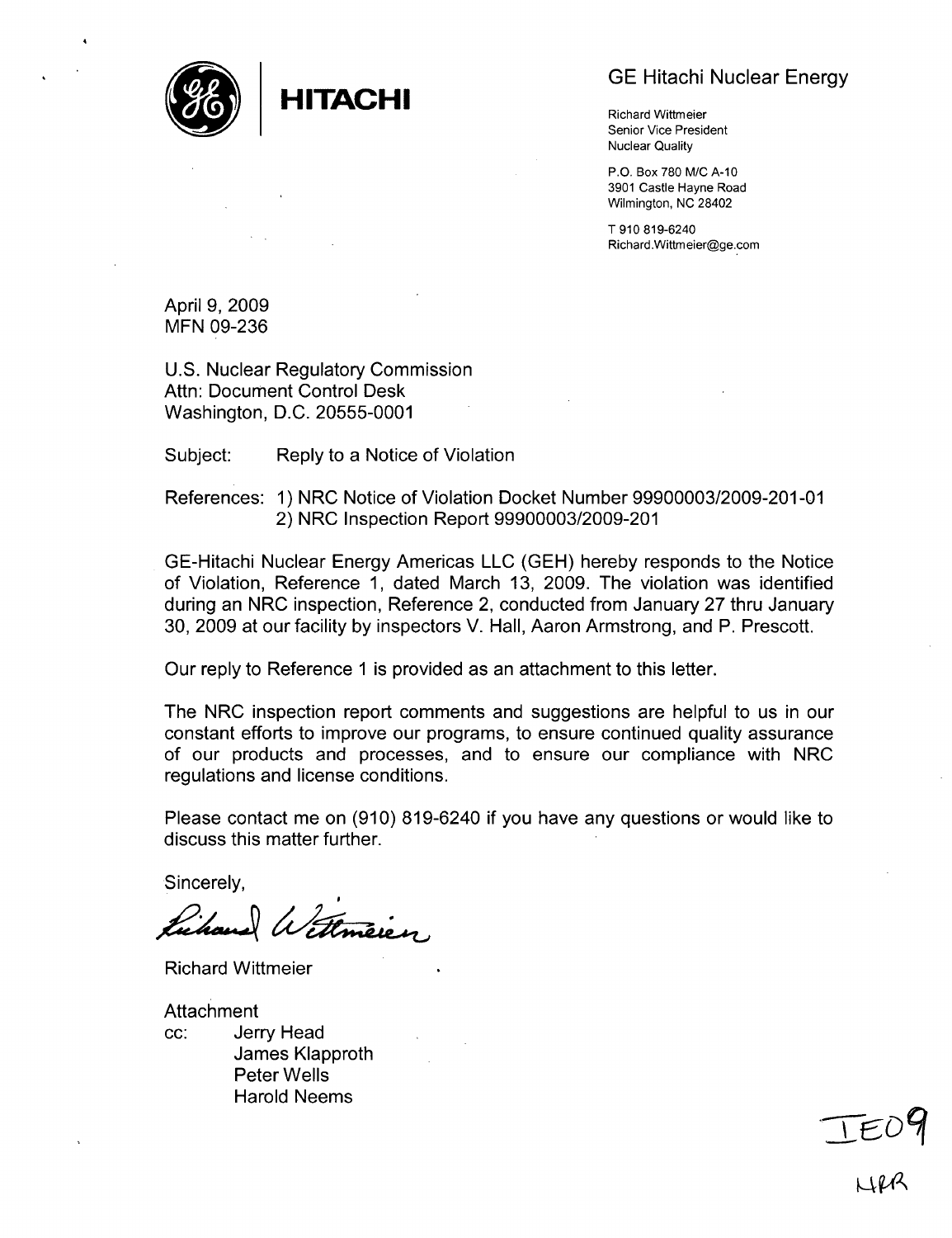## Attachment Reply to NRC Notice of Violation Docket Number **99900003** Inspection Report No. **99900003/2009-201**

This Attachment sets forth the reply of GE-Hitachi Nuclear Energy Americas LLC (GEH) to the NRC's Notice of Violation dated March 13, 2009 relative to NRC Inspection Report 99900003/2009-201 ("the Inspection Report"), Docket Number 99900003/2009-201 -01 ("the Violation").

### The Violation

The Notice of Violation provides the following description of the Violation:

"10 CFR Part 21, Section 21.21(a)(1), 'Notification of failure to comply or existence of a defect and its evaluation,' requires in part that, 'Each individual, corporation, partnership, dedicating entity, or other entity subject to the regulations in this part shall adopt appropriate procedures to evaluate deviations and failures to comply to identify defects and failures to comply associated with substantial safety hazards as soon as practicable, and, except as provided in paragraph (a)(2) of this section, in all cases within 60 days of discovery, in order to identify a reportable defect or failure to comply that could create a substantial safety hazard, were it to remain uncorrected."

"Contrary to the above, as of January 20, 2009:

GEH's 10 CFR Part 21 implementing procedure, Policies and Procedures (P&P) 70-42, 'Reporting of Defects and Nonconformance under 10 CFR Part 21,' dated January 22, 2009, was not an appropriate procedure to ensure evaluation of deviations and failures to comply associated with substantial safety hazards within 60 days of discovery. As a result, GEH failed to perform timely evaluations for the following deviations:

- 1. GEH Corrective Action Request (CAR) #45083 was initiated on April 4, 2008, regarding a configuration change affecting historical seismic qualifications of Robert Shaw safety-related pressure gauges for hydraulic control units. Completion of CAR #45083 on April 4, 2008, first identified the existence of a deviation. GEH completed its evaluation of this deviation in Potentially Reportable Condition (PRC) 08-12 on June 11, 2008, 68 days after discovery.
- 2. GEH CAR #45670 was initiated on June 25, 2008, regarding GEH's dedication of Model 86C temperature switches supplied by Ametek Panalarm. GEH discovered that the accuracy test data sheets for

2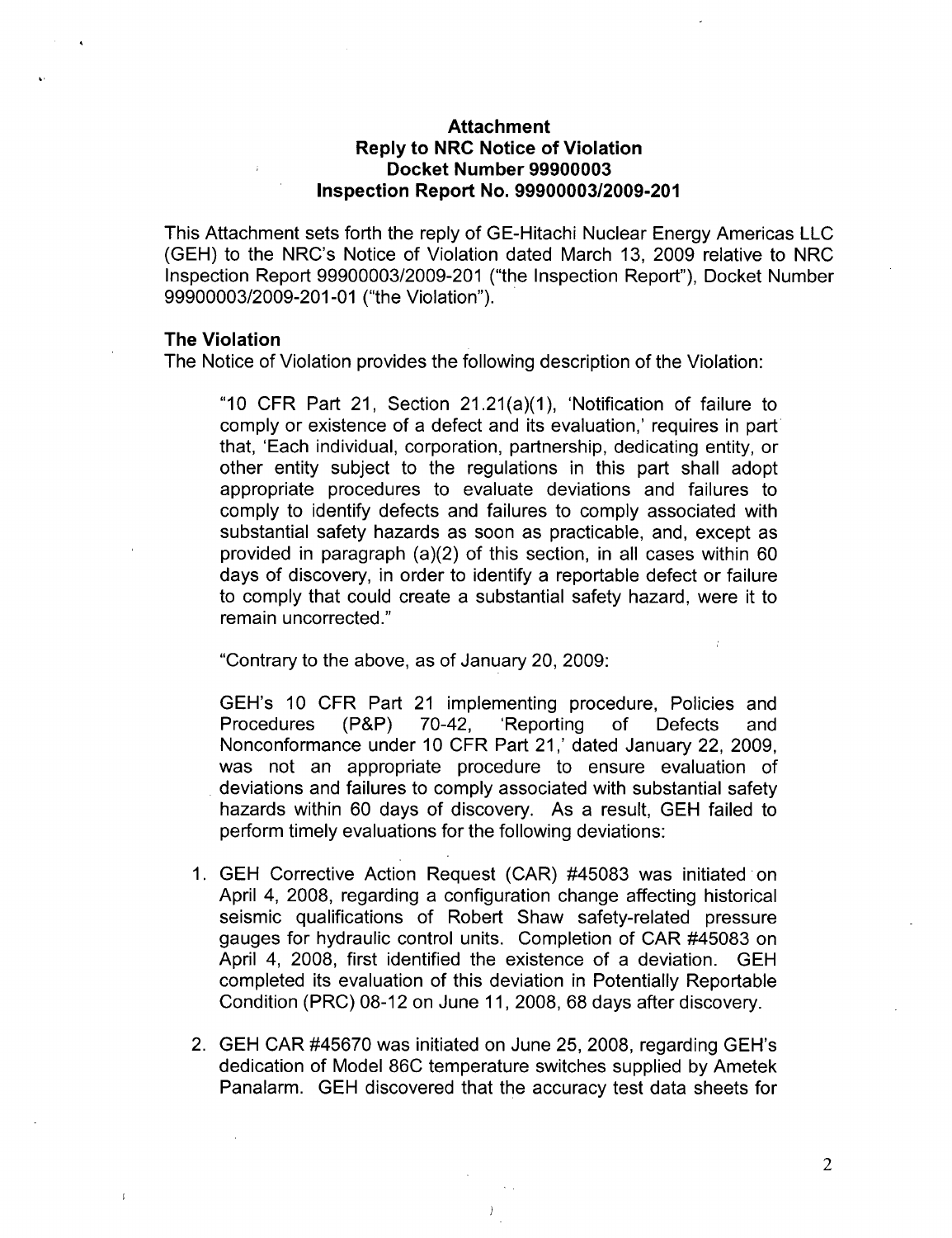the switches were not verified by a survey. Completion of CAR #45670 on July 15, 2008 first identified the existence of a deviation. GEH completed its evaluation of this deviation in PRC 08-24 on September 18, 2008, 85 days after discovery."

"This issue has been identified as Violation 99900003/2009-201- 01."

"This is a Severity Level IV violation (Supplement VII)."

#### GEH's Response to the Violation

GEH is not contesting the violation and has taken steps to address the issues identified in the Inspection Report. While GEH believes these changes represent an improvement to its. program, GEH further believes that its program met the requirements of 10 CFR Part 21 prior to these changes, as explained below.

### **I.** Reason for the Violation

#### **A.** Background

The Inspection Report notes that GEH's Part 21 program is governed by Policy and Procedures ("P&P") 70-42 and that the procedure provides for a two-step process, i.e., a Potential Safety Concern (PSC) and a Potentially Reportable Condition (PRC).

A PSC is defined by P&P 70-42 as "a condition that GEH or GNF personnel identify that may represent a deviation or failure to comply" (emphasis added). A PRC is defined as "a condition that raises a question regarding the possible existence of a deviation or failure to comply associated with a Substantial Safety Hazard." Thus, the key difference between a PSC and a PRC involves whether a deviation or failure to comply is confirmed to exist. GEH's procedure thus provides for the processing of situations where a person has identified a condition that may or may not represent a deviation or failure to comply. In this respect, P&P 70-42 addresses situations prior to "discovery" as defined in 10 CFR Part 21. GEH believes that this element of its program facilitates and encourages the raising and processing of concerns that may involve safety issues; a desirable feature it is preserving.

The Inspection Report notes that the definition of "discovery" in P&P 70-42 is consistent with the definition in 10 CFR §21.3, but concluded that the GEH's procedures incorrectly describe the point of discovery because Section 3.3 of P&P 70-42 describes discovery as the point that a PSC becomes a PRC. The language in question reads as follows:

3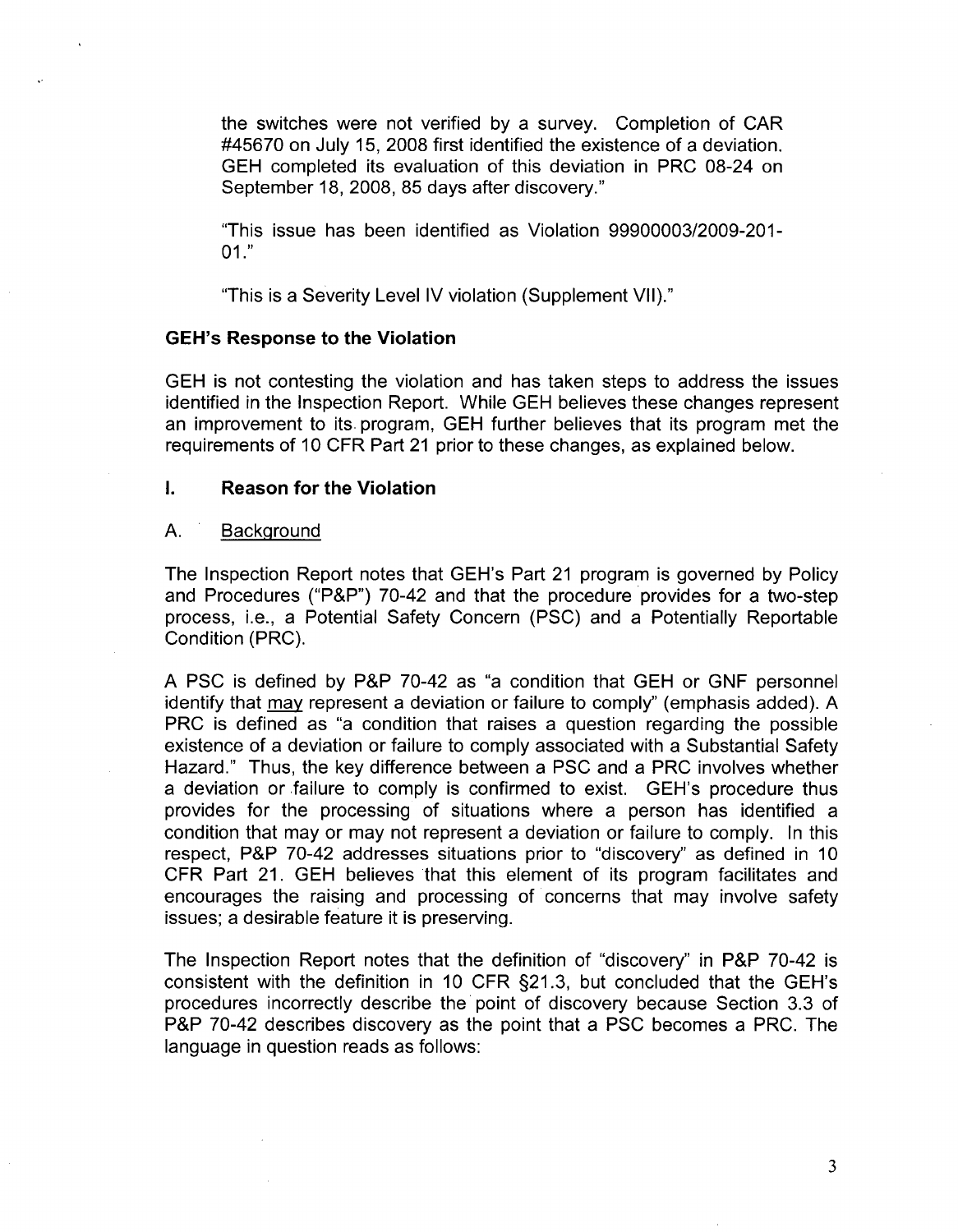"3.3 Conversion to a PRC - Notify the SEP PM if the assessment performed concludes that a deviation or failure to comply has occurred. Upon receipt of this information by the SEP PM, or expiration of ten working days, the **PSC** becomes a PRC. It is at this point that discovery, per 10 CFR 21, has occurred."

GEH agrees that the above language could introduce an undesirable ambiguity into P&P 70-42 with regard to "discovery" and, as explained below, GEH is taking steps to eliminate this potential ambiguity. GEH notes, however, that Section 3.3 of P&P 70-42 addresses only the conversion of a **PSC** to a PRC, and that discovery of a defect or failure to comply is not limited to this process. Section 4.1 of P&P 70-42 is clear that a PRC may be indentified in a number of different ways, including identification by personnel without initiation of a PSC, and that any such identification constitutes "discovery". Since Section 4.2 of P&P 70-42 requires in all cases that a PRC be processed within 60 days of discovery of a deviation or failure to comply, GEH believes that P&P 70-42 met the requirements of 10 CFR Part 21 prior to the steps described below.

GEH notes further that the NRC has reviewed GEH's P&P 70-42 on numerous occasions in earlier inspections, including most recently in November of 2008 in NRC Inspection Report 99901376/2008-201, which concluded that P&P 70-42 contained the appropriate timeliness controls per 10 CFR Part 21:

"The NRC inspectors verified that GNF P&P 70-42 contained the appropriate timeliness controls per 10 CFR Part 21, including (1) evaluating deviations and failures to comply within 60 days, (2) providing an interim report to the NRC if the evaluation cannot be completed within 60 days, (3) notifying the customer or affected licensees within 5 days of determining that GNF cannot perform the review, (4) informing the GNF responsible officer within 5 working days if notification of NRC is required, (5) notifying the NRC within 2 days if a defect or failure to comply exists, and (6) submitting a written report to the NRC within 30 days of initial notification that a defect or failure to comply exists."

#### B. Analysis

10 CFR §21.21(a) provides as follows:

"(a) Each individual, corporation, partnership, dedicating entity, or other entity subject to the regulations in this part shall adopt appropriate procedures to --

(1) Evaluate deviations and failures to comply to identify defects and failures to comply associated with substantial safety hazards as soon as practicable, and, except as provided in paragraph (a)(2)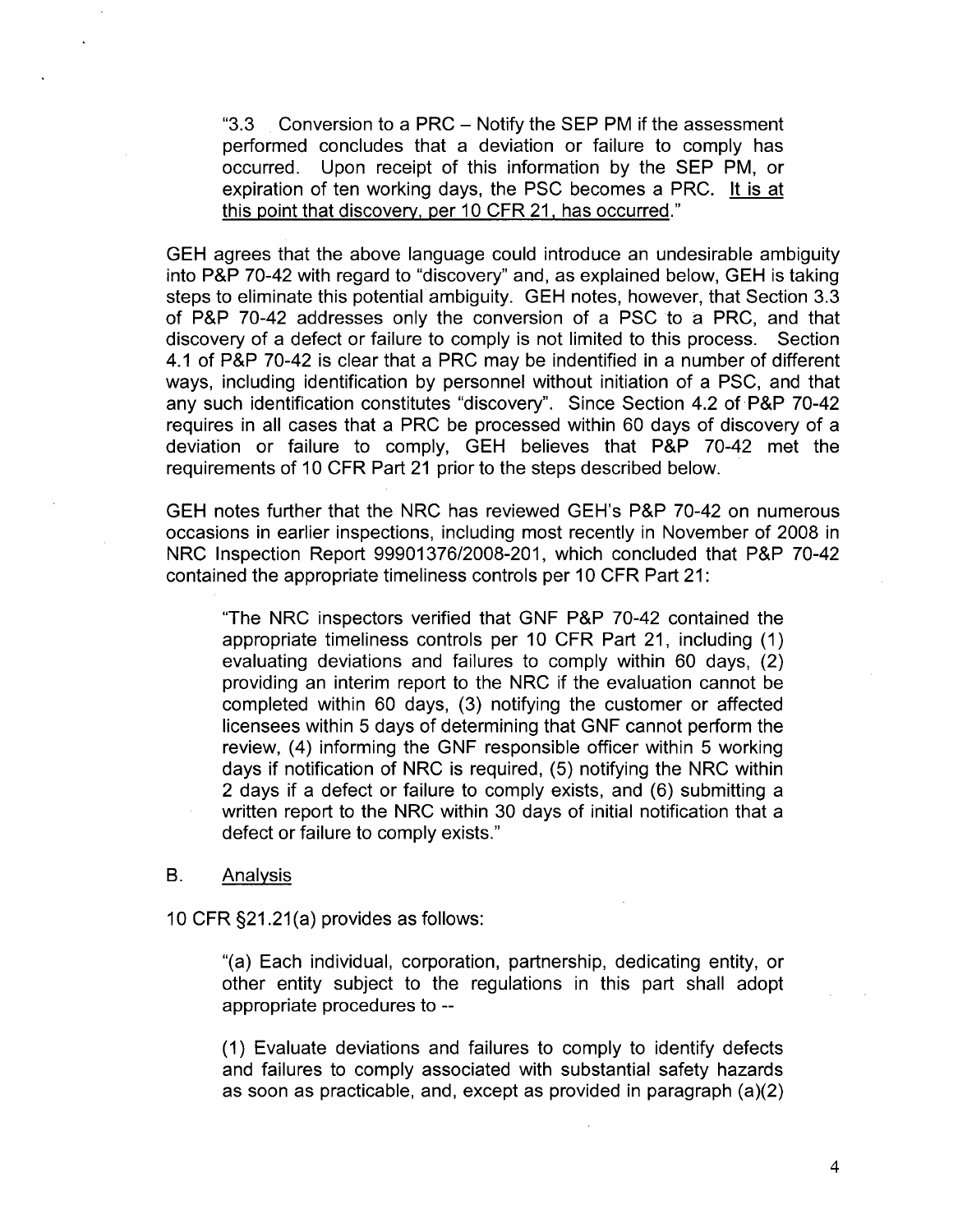of this section, in all cases within 60 days of discovery, in order to identify a reportable defect or failure to comply that could create a substantial safety hazard, were it to remain uncorrected" (emphasis added).

10 CFR §21.3 includes the following definition of discovery:

"Discovery means the completion of the documentation first identifying the existence of a deviation or failure to comply potentially associated with a substantial safety hazard within the evaluation procedures discussed in §21.21. (a)."

Thus, "discovery" involves the identification of the existence of a deviation or failure to comply potentially associated with a substantial safety hazard within the evaluation procedure discussed in §21.21 (a). As described below, GEH believes that the two examples cited in the Inspection Report were both processed within 60 days of discovery as defined in 10 CFR Part 21.

The Inspection Report includes a finding of two examples of the Violation. The first example involves GEH Corrective Action Request (CAR) #45083, which was initiated on April 4, 2008. The Inspection Report notes that GEH initiated a **PSC** on April 7, 2008; that the **PSC** was converted to a PRC on April 17, 2008; and that GEH closed the PRC on June 11, 2008, which is 68 days after initiation of the CAR. The Inspection Report states that no additional information was provided to initiate the PRC process and concludes that "discovery" occurred with the initiation of the CAR on April 4, 2008, with the result that closure of the PRC occurred 68 days after discovery in violation of 10 CFR Part 21.

GEH believes that discovery actually occurred on April 17, 2008, with the conversion of the **PSC** to a PRC since that is when the existence of the deviation was identified. The request for the **PSC** was made to the Safety Evaluation Program Manager (SEPM) pursuant to an email message dated April 4, 2008 that indicated Engineering was in the process of locating documentation evaluating/justifying the changes, but that thus far such documentation had neither been located nor a conclusion reached that the documentation did not exist.

Thus, when the initiation of a **PSC** was requested at the end of the workday on April 4, 2008 it was not known whether documentation existed to justify changes that had been made to the gauges. GEH submits that at that time the existence of a deviation had not been identified since the documentation issue was open. The **PSC** was initiated the next working day, April 7, 2008, with the direction from the SEPM that, "if the **PSC** does represent a deviation or failure to comply, inform me immediately so that a PRC evaluation can be initiated." If a conclusion had not been reached within 10 working days, P&P 70-42 would have required that a PRC be initiated. On April 17, 2008, an email message advised the SEPM that it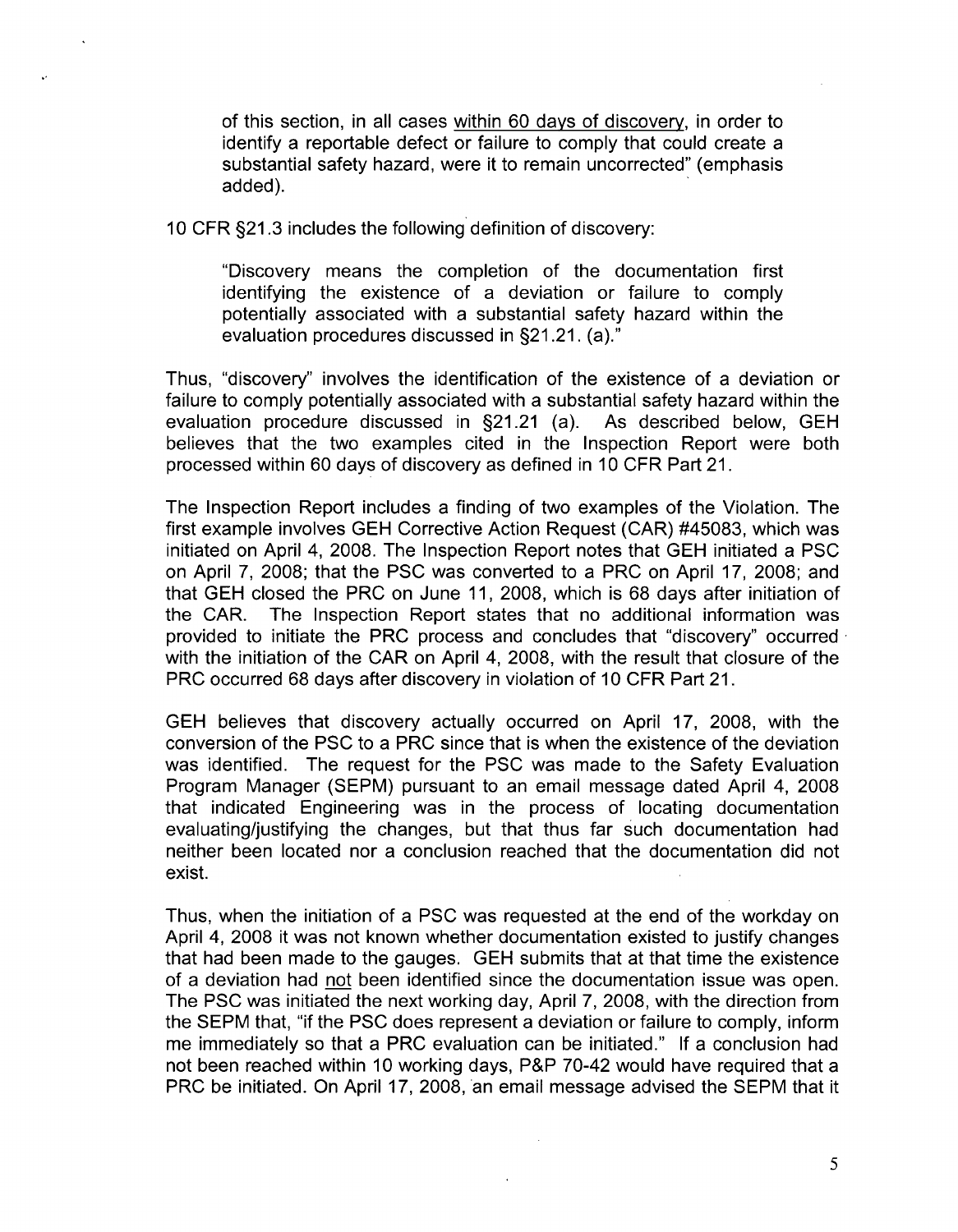had been concluded the documentation did not exist and that a PRC should be initiated, which the SEPM initiated the same day. Based on these facts, GEH believes discovery occurred on April 17, 2008 when it was determined that documentation did not exist, and in fact there was a deviation. Thus closure of the evaluation of the deviation on June 11, 2008 was timely as it occurred 56 days after initiation of the PRC.

The second example cited in the Violation involves CAR #45670 which was initiated on June 25, 2008. The Inspection Report notes that GEH initiated a **PSC** on July 15, 2008; that the **PSC** was converted to a PRC on July 29, 2008; and that GEH closed the PRC on September 18, 2008. The Inspection Report states that no additional information was provided to initiate the PRC process and concludes that "discovery" occurred with the initiation of the CAR on June 25, with the result that closure of the PRC occurred 85 days after discovery in violation of 10 CFR Part 21.

GEH believes that discovery actually occurred on July 29, 2008 when GEH initiated the PRC. As noted in the Inspection Report, GEH identified in an audit that accuracy test data sheets supplied by a vendor had not been verified by a timely survey of the vendor. As provided in 10 CFR §21.3, the existence of a deviation must be "potentially associated with a substantial safety hazard" for discovery to occur. As noted by the Inspection Report, CAR #45670 noted in the Problem Description that parts had been ordered from the supplier but that description did not indicate whether affected parts had actually been delivered to a purchaser for use in a facility or an activity subject to 10 CFR Part 21; a prerequisite for the existence of a defect. Corrective Action #2 of CAR #45670 which shows a completion date of July 15, 2008, documents that "Engineering will need to evaluate the impact of this situation for parts already delivered to customers and in use at the plant." On that date the SEPM was contacted and requested to open a **PSC,** which occurred on the same date. As noted above, under P&P 70-42, a **PSC** involves a situation where a deviation "may" exist, not where one has been identified, and in this case the SEPM did not conclude that a deviation existed when the request for a **PSC** was made. When the **PSC** was not closed within 10 working days, per P&P 70-42, it was converted to a PRC. The PRC was subsequently closed as non-reportable on September 18, 2008, which is 51 days after initiation of the PRC.

GEH is taking steps to commence the 60-day evaluation period upon initiation of a **PSC** or PRC, coincident with the initiation of a Corrective Action Request identifying a deviation or failure to comply, to minimize the risk of a failure to complete the evaluation within the required period based on uncertainties involving the date of discovery.

6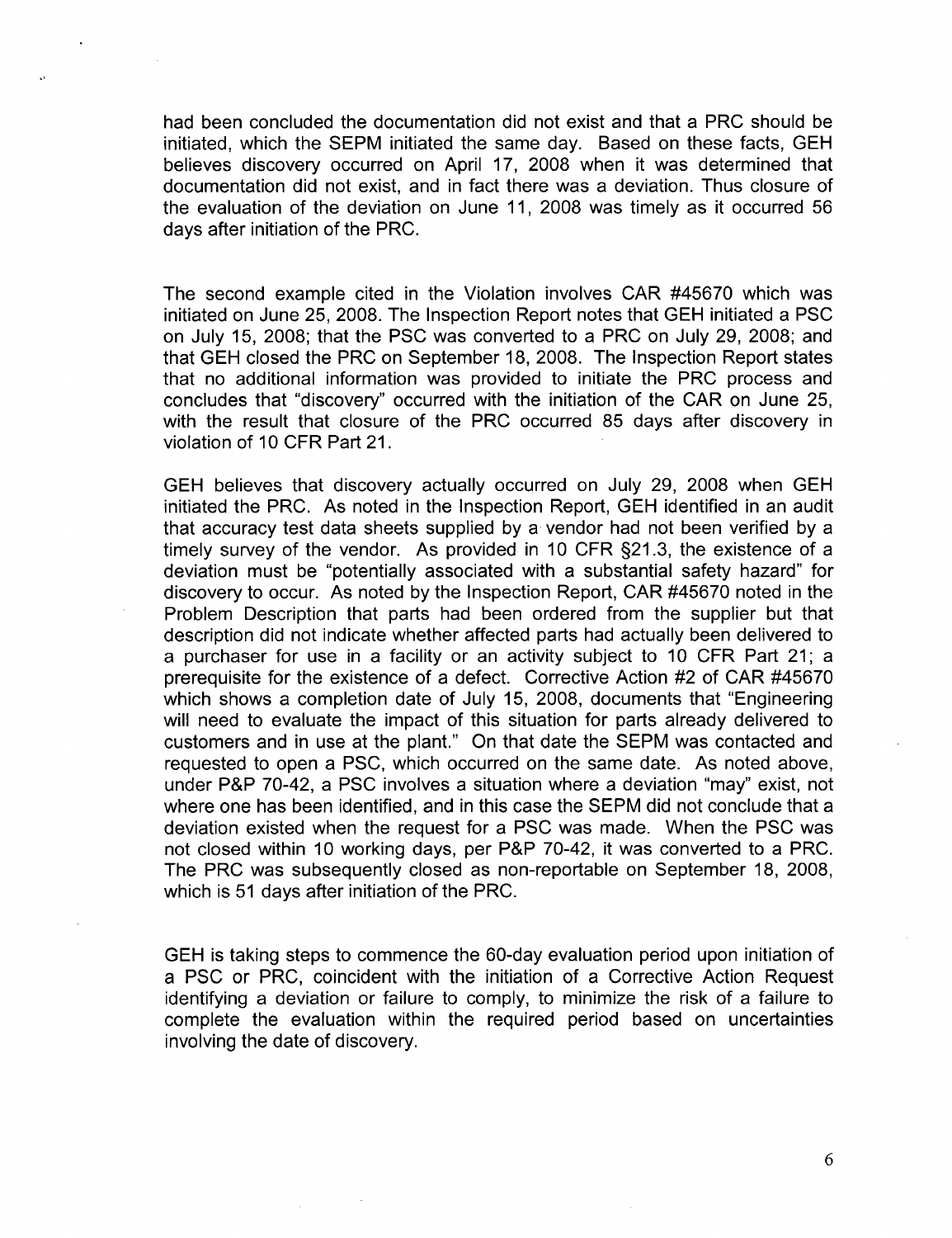GEH acknowledges that clarifying the start of the 60-day evaluation period with respect to a **PSC** or PRC is an important improvement to its program, and as described below, P&P 70-42 is being changed such that the 60-day period commences on initiation of a Corrective Action Request prompting the further issuance of either a **PSC** or PRC, dependant on the detailed information provided.

## **II.** Corrective Steps Taken and Results Achieved

The following near-term steps were taken in response to the Violation while the corrective action process changes described in Section III, below, are being developed and implemented:

(a) The 60-day evaluation period was assessed for all active or new Part 21 evaluations. The SEPM utilized the earlier of the CAR initiation date (in the event a CAR had been initiated that identified a deviation or failure to comply) or the communication with the SEPM pursuant to P&P 70-42 to establish the start date of the 60-day evaluation period.

(b) The SEPM is screening all initiated CARs to determine if they might identify a deviation or failure to comply, but they had not been so annotated in the CAR description and had not been communicated to the SEPM by the initiator, process owner, or responsible person pursuant to P&P 70-42.

(c) Any CARs identified in step (b) above as potentially involving a deviation or failure to comply are discussed with appropriate engineering managers to determine if a deviation or failure to comply had been identified.

These interim steps will be continued until revisions to P&P 70-42 and CP-16-01 have been completed and issued for use.

# **III.** Corrective Steps to Avoid Further Violations

The following changes are being made to P&P 70-42 and Common Procedure **("CP")** CP-16-01:

(a) The individual who identifies a condition adverse to quality is required to determine whether it involves a deviation or failure to comply potentially associated with a substantial safety hazard at the time the CAR is initiated. The CAR initiator shall document the determination in the CAR and immediately notify the SEPM to initiate the Part 21 process in P&P 70-42, referencing the CAR initiation date as the date of Discovery.

(b) If, during the subsequent steps of the corrective action process, additional information is discovered that identifies there is a deviation or failure to comply